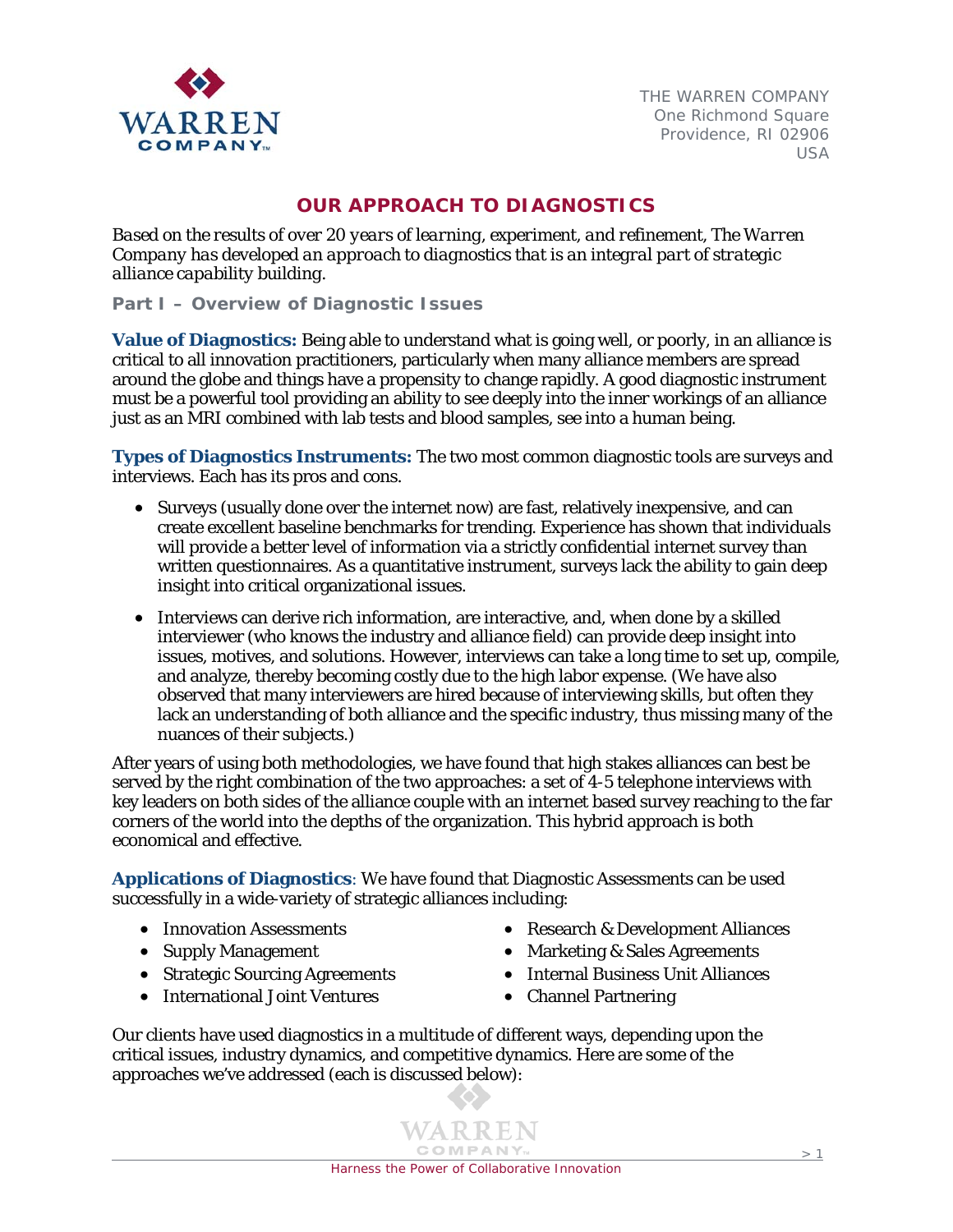- 1. Alliance Health Assessment
- 2. Industry Comparison of Corporate Capabilities
- 3. Readiness Analysis
- 4. Internal Assessment of Capabilities
- 5. Early Warning System
- 6. Tool for Idea Generation/Introduction
- 1. Alliance Health Assessment: The most frequent use of diagnostics has been to determine the *health* of an alliance, thus providing a snapshot of key issues and a handle on how to fix problems. We look for several key factors that will tell us the health of the alliance, and pinpoint key areas that are either malfunctioning, or, conversely, functioning effectively. Periodic surveying of the relationship can create benchmarking data to determine *trends*: which dimensions of the alliance are improving or deteriorating.
- 2. Industry Comparison of Corporate Capabilities: Diagnostics have been used to *compare corporate capabilities* as a pre-cursor to a "partner of choice" program, such as has done in the pharmaceutical industry to determine which industry players are best positioned to attract and retain R&D partners. By using diagnostics to compare your company to others, you can gain important insights into what needs to be done to be best-in-class as an alliance partner.
- 3. Readiness Analysis: We have used diagnostics to determine a company's *readiness* to engage in an alliance or if there is a perceived need that an alliance will truly create a competitive advantage. This is particularly useful if a company's internal team is inexperienced, or if there are a multitude of global teams (each with very different needs and capabilities) that must be coordinated to start the alliance,
- 4. Internal Assessment of Capabilities: Diagnostics can also be used to *assess internal capabilities* or business development's ability to set up alliances. This is particularly useful if a company is getting ready to embark on a strategy of that will engage in alliances heavily, but there may not be sufficient expertise to be successful.
- 5. Early Warning System: Another very effective use of diagnostics is as an *early warning system*. By a frequent use of surveys (annual or semi-annual), difficulties in an alliance can be spotted early. This approach will enable the global manager to spot difficulties that may otherwise go undetected until the problem is terminal.
- 6. Tool for Idea Generation/Introduction or Strategic Repositioning: A survey instrument may be used to introduce a new idea, perspective, or frame of reference, or to test the waters before embarking on a new idea or program. Depending upon the acceptance level, leaders will learn where pockets of resistance may lie, or what parts of their ideas are likely to survive. Surveys can ask open-ended questions to surface new ideas. Similarly, by seeding a survey with some new ideas, new ways of thinking can begin to be imbedded in an organization.

TWC has brought new concepts, such as "alliances as engines of innovation" or "total cost of ownership" into the alliance's thought process by a survey instrument. The data from these types of questions can then be used as the beginning of a process to strategically reposition the relationship.

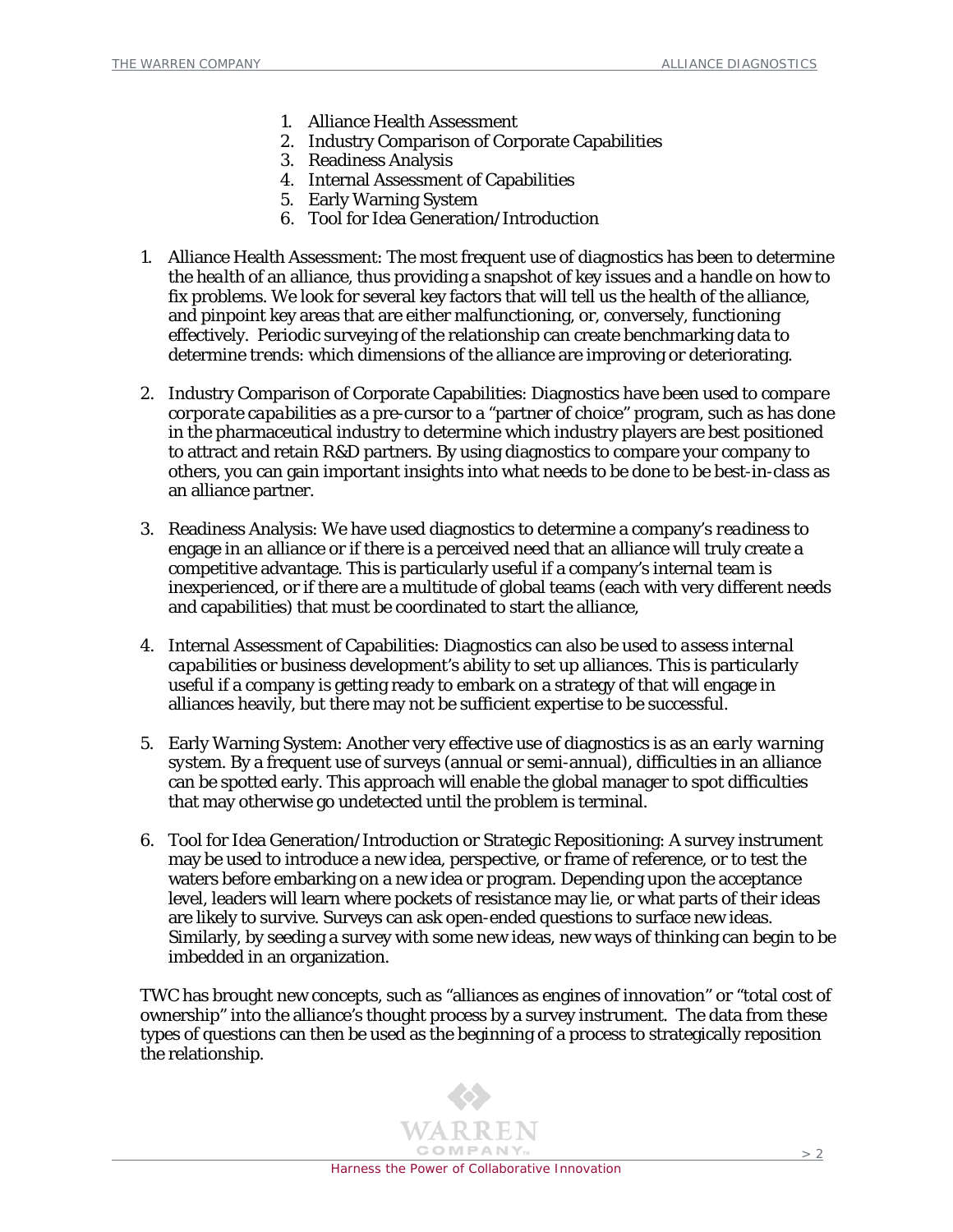**The Diagnostic Myth**: One key myth about diagnostics is that, in and of themselves, diagnostics are important. The harsh reality is that diagnostics for their own sake are actually harmful if problems are uncovered without a follow-up program of corrective action. Here's why: Expectations are raised whenever someone probes into problem areas; what might have been subliminal difficulties are now poignant, and old hurts are renewed just by asking questions. Consequently, we build in a feedback and action-planning program into every diagnostic program we do.

**The Diagnostic Process:** There is a fundamental rule in diagnostics: "You get what you measure." Therefore, understanding the underlying metrics and expectations of a survey instrument before bringing it to the participants is essential. Otherwise, the wrong expectations can be raised, with very frustrating results. Inexperienced surveyors fail to realize that every diagnostic intervention will generate expectations for correction of any problems surfaced by the survey. Therefore, there must be sufficient executive support for addressing a problem; otherwise leave it alone.

**PART II – Diagnostic Service & Action Planning Process** 

**Overview:** Managers know an alliance is a complicated endeavor. Daily, they walk a tightrope to balance people, working relationships, and their alliance partners' goals and needs.

When an alliance shows signs of fraying, however, managers are often at a loss for identifying the individual threads of a problem, and less equipped to understand how to reweave it into an even a better alliance than the original.

*Critical Question:* More importantly, we asked ourselves the question:

*"Could a poor-performing or failing alliance actually be transformed into a high performer?"* 

Through years of development and refinement, we developed the STRATEGIC RELATION*ShiftSM* program composed of a powerful front-end diagnostic survey & interview process followed by a feedback, problem solving, and action planning workshop. The front end diagnostic uses an internet based survey with carefully selected in-person interview protocols to probe strengths and weaknesses of alliance relationships, revealing critical insights in the areas of strategy, finance, market and alliance architecture.

Presented, in part, with lucid graphics to aid the manager in action, the guide also provides benchmarks so managers can evaluate the alliance's progress months down the road and continue to build alliance capabilities.

Launching a Diagnostic and Action-Planning program involves three or four key phases:

**Phase One - Analysis: Alliance Performance Diagnostic Phase Two - Feedback: Determination/Identification of Points of Leverage Phase Three - Action: STRATEGIC RELATION***ShiftSM* **Program Phase Four - Additional Follow-up Services** 

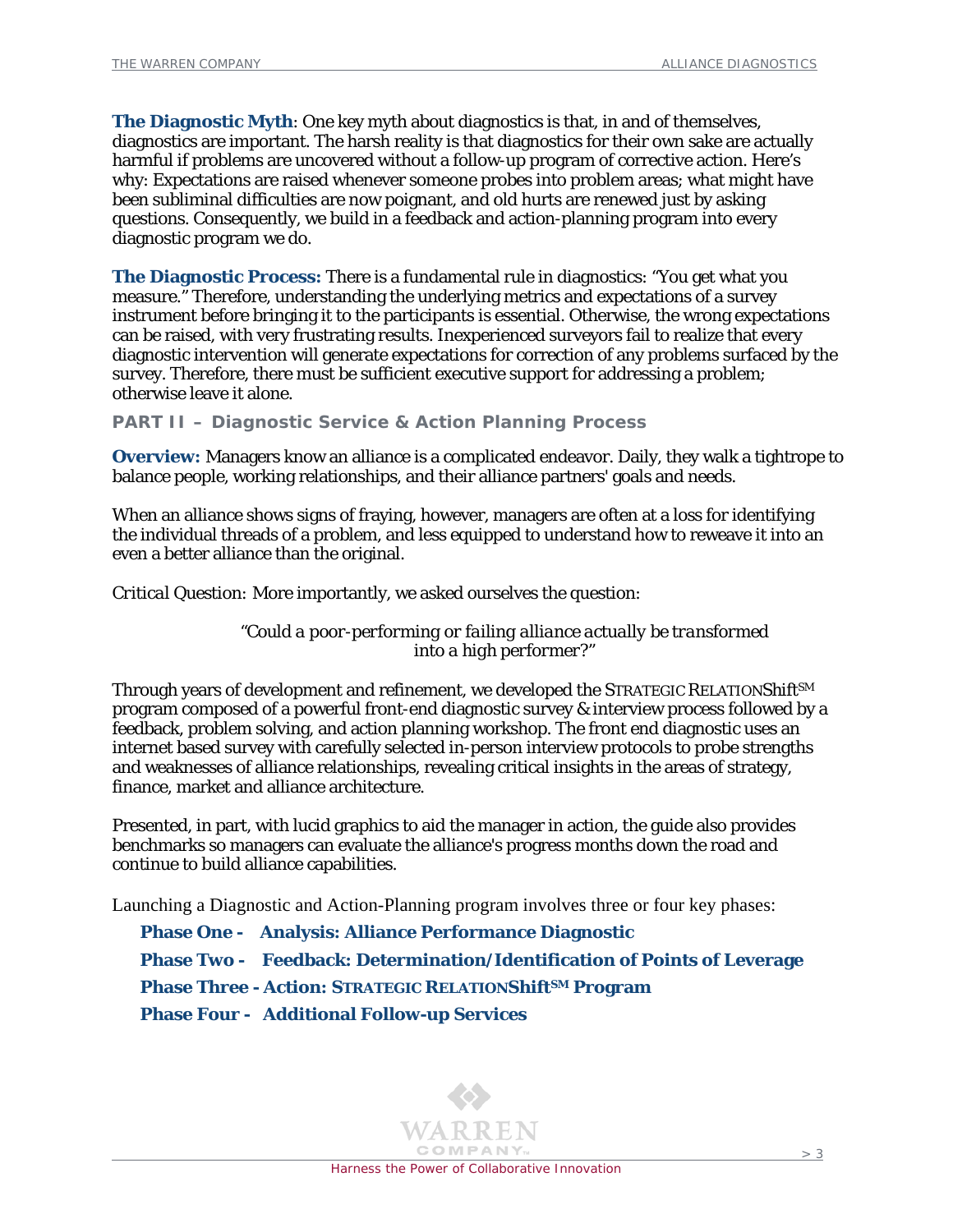## **Phase One - Analysis: Alliance Performance Diagnostic**

We invite up to 50 stakeholders on *both sides* of the alliance to answer the specially designed survey, which is housed on a secure web site. The web-based Alliance survey uses a set of 35 *baseline* questions. Drawn from our proprietary alliance architecture, these questions readily identify the critical success and failure factors of your alliance and prescribe the best practices and best processes for improvement. Up to fifteen *additional* questions can then customized to target specifics of major alliance and joint venture relationships. Baseline question areas include:

- *Three Dimensional Fit* 
	- o Strategy Fit:
		- Aligned Strategies, Competitive Advantage, Compatible Business Models, etc.
	- o Chemistry & Culture Fit:
		- Trust, Cultural Compatibility, Leadership, Governance, etc.
	- o Operational Fit:
		- Performance, Teamwork, Financial Results, Integration, delivery, etc.
- *Strategic Return on Investment*

Investigation of a richly defined Strategic Return on Investment to develop leading financial and performance indicators that position the relationship for significantly higher levels of performance including:

- ο Market Impact
- ο Competitive Distinctiveness
- ο Organizational Effectiveness
- ο Innovation Capability
- ο Financial Metrics
- *Priority-Conflict Analysis*

In any relationship (including spouses, families, teams, communities, and alliances), a common source of difficulty will be conflicting priorities. In any survey, several questions should be custom-tailored to determine the impact of these priority conflicts on performance. Example of priority conflicts include:

- ο Is it more important to have low cost or high innovation?
- ο Is it more important to get to market fast or to have a fully functional product?
- ο Is it more important to gain the support of internal engineering or to bring in innovations from the outside?

## **Phase Two - Feedback: Determination/Identification of Points of Leverage**

Data is collected in a database. If desired this information can be run through a sophisticated statistical analysis software program. This core database can then be expanded upon in the future. We suggest initially conducting pilot studies with three important alliances to investigate some strategically pressing hot spots/issues. Once the surveys/interviews are completed, our standard practice is to convene a core team of senior internal alliance leaders, aided by a Warren Company external consultant, to review the collected data and isolate points of leverage for significantly improving the performance of the alliance.

This is an important discussion which enables the alliance leaders to privately examine what might be causing the problems, what options might be necessary for correction, and what leverage points they have for change. By giving the alliance leaders a preview of the data, they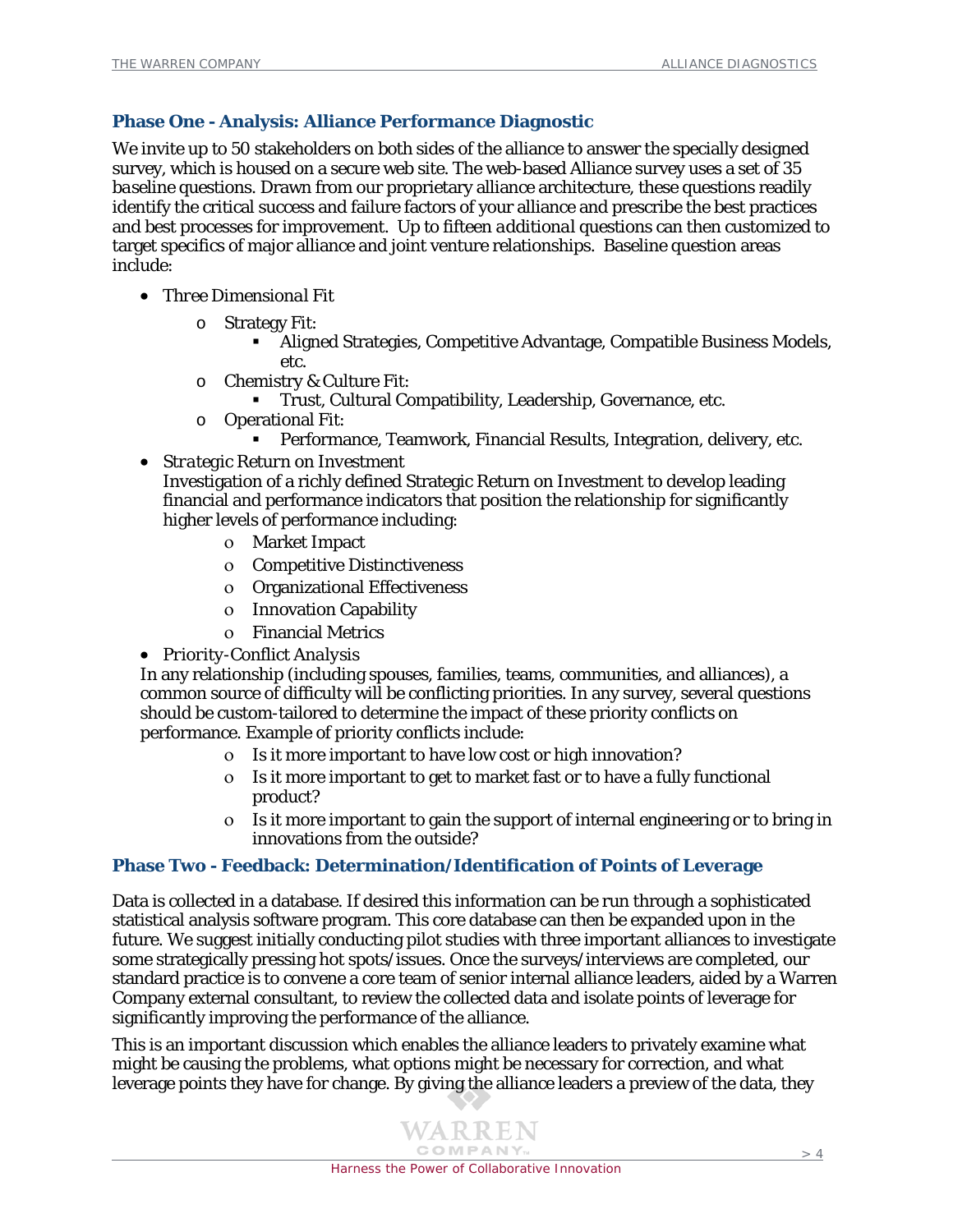are not blind-sided or caught flat-footed when the problem-solving session begins in the next phase.

We then create a succinct executive report to the sponsoring management, targeted at informed decision making. We can present the report to management, if desired, in an Executive Briefing and Action Planning Session. Included in the report are follow-on activities that we can directly implement to advance your alliance capabilities for your other alliance relationships.

However, the most valuable next step is to engage in an Action-Planning workshop with the Alliance teams on both sides of the alliance. We call that program "STRATEGIC RELATION*Shift.SM*".

As a matter of policy, we tend to shy away from any diagnostic work unless there is a commitment by senior management to engage in some form of sessions to address problems if they are surfaced by the survey. Otherwise, expectations are raised, hopes are dashed, and the alliance can actually be further damaged if no action is taken.

#### **Phase Three - Action: STRATEGIC RELATION***ShiftSM* **Program**

At this stage, the leadership for each side of the alliance is equipped with clear and concise data to jointly develop strategies and tactics. More often than not it's vital for the leaders to have their entire leadership team embrace the results and, using the principle "people support what they help create," jointly design the corrective solutions/actions.

The STRATEGIC RELATION*ShiftSM* session is generally 2 ½ - 3 days long. The first day corrects and resets the Strategic Fit issues of vision, strategy, value propositions, and value creation. The second day ensures a great Chemistry-Culture Fit by developing the proper foundations for trust, leadership, high performance teamwork, decision-making, and alliance governance. The last day is devoted to using the results of the first two days as the foundation for re-launching the Operational Initiatives of the alliance.

#### **Phase Four: Additional Follow-up Services**

After the STRATEGIC RELATION*ShiftSM* session, sometime our role ends as we have completed the assignment. For other companies, we have provided a number of additional follow-up services.

A sample of additional services includes:

- *Collaborative Innovation Processes:* We put innovation processes and practices in place to enable the alliance to capture a continuous stream of innovations. This keeps the alliance competitively positioned and generates new value, thus regenerating the alliance over its lifecycle.
- *Alliance Catalyst:* We will act as a catalyst for the sustained exploration, planning and implementation of a "high power" alliance, right through negotiations, legal structuring and operational rollout, where most alliances begin to lose momentum. We will provide fair witness and coaching as capabilities and resources are selected and integrated.
- *Balanced Scorecard:* We will design and deploy a real time, internet-based balanced scorecard (or other measurement system) to support the management of multiple alliances within an extended enterprise model. This involves working with your team to select the right performance hierarchy, a set of financial and social measures, and historical and predictive metrics. We supply the enabling policies, and best practices and procedures to ensure accelerated alliance performance.

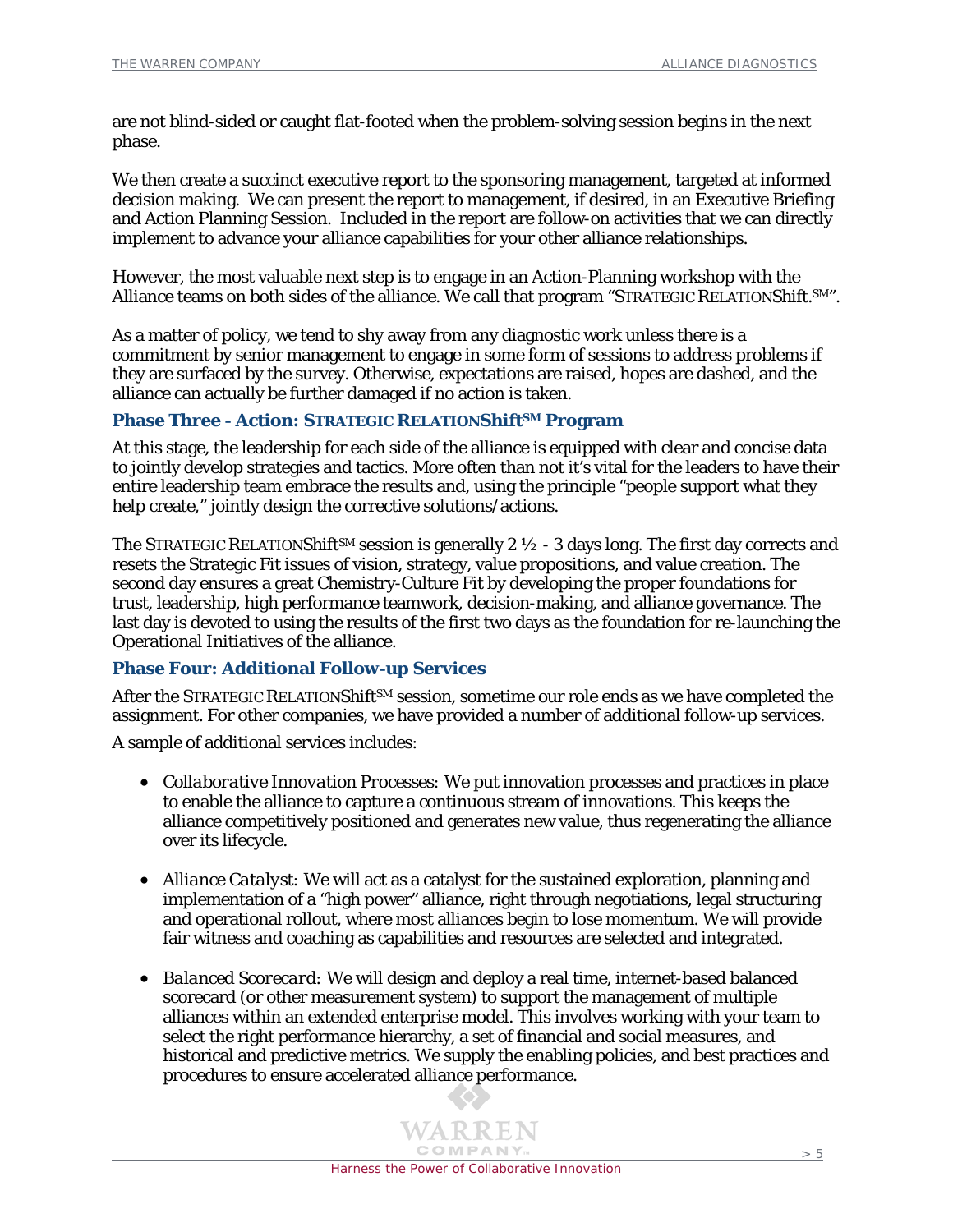- *Total Cost of Ownership:* For many alliances, it will be vital to shift the costing model to gain a better perspective on real costs, and then be able to share any real cost gains among the alliance partners. Measuring the real costs (sometimes referred to as total life cycle costs or total systems cost) focuses on indirect costs, consequential costs, and relative cost benchmarking.
- *Driving Proven Practices into the Operational Level:* Once the STRATEGIC RELATION*ShiftSM* program is complete at the senior level, alliances with a large number of personnel in the field are often faced with the daunting task of building alliance capability at the site-level. We have developed a highly effective 2-day Proven Practices Action-Planning implementation program that carries the spirit and priorities from the STRATEGIC RELATION*Shift*SM Program to the field. This is often coupled with an Alliance Capability Building initiative to be sure critical mid-level leaders have the right skills and abilities to manage the alliance effectively.
- *Implementing a Partner of Choice Program:* Companies that wish to become the most attractive to new partners (often in the R&D&C or Sales & Marketing segments) are, more and more, electing to create a broad-scale, systematic program which includes:
	- ο Alliance Management System
	- ο Alliance Portfolio Management
	- ο Best Practice Implementation
	- ο Information Infrastructure
	- ο Human Resources Program
	- ο Value Chain Reengineering
	- ο Corporate Wide Capability Building

## **Part III - Diagnostic Tool Usage**

The diagnostic process can be introduced to prospective alliance partners at the very outset of the relationship as a way of establishing a set of visions, ideals, and opportunities for the relationship. In fact, it can be viewed as part of the benefits associated with working with your company. As an organization, you care enough for the vision and relationship that you feel it is important to implement a strategic positioning/base line survey at the outset. Such a survey can be targeted to either different business or employee segments.

As the alliance progresses, you can use the survey to understand how well different phases of the alliance architecture have been implemented, much like "instant polling" during the transition phase. This could provide insightful information to correct issues before they become a major impediment to success.

Once the alliance is underway, the survey process can serve as an Early Warning System to identify emerging problems before they get out of hand, particularly those that might be happening in isolated areas of the organization where your people are not directly connected.

In addition to understanding whether the "in process- measurements" are being achieved, the Alliance Diagnostic tool can be customized to address output-related information to determine whether you are achieving stated financial goals. Using a survey, coupled with interviews and analysis, you will be able to assess qualitative levels of expectation that are agreed upon at the outset of an agreement, draw quantitative, statistically supportable *conclusions* about the alliance performance, and address issues of concern in a timely manner.